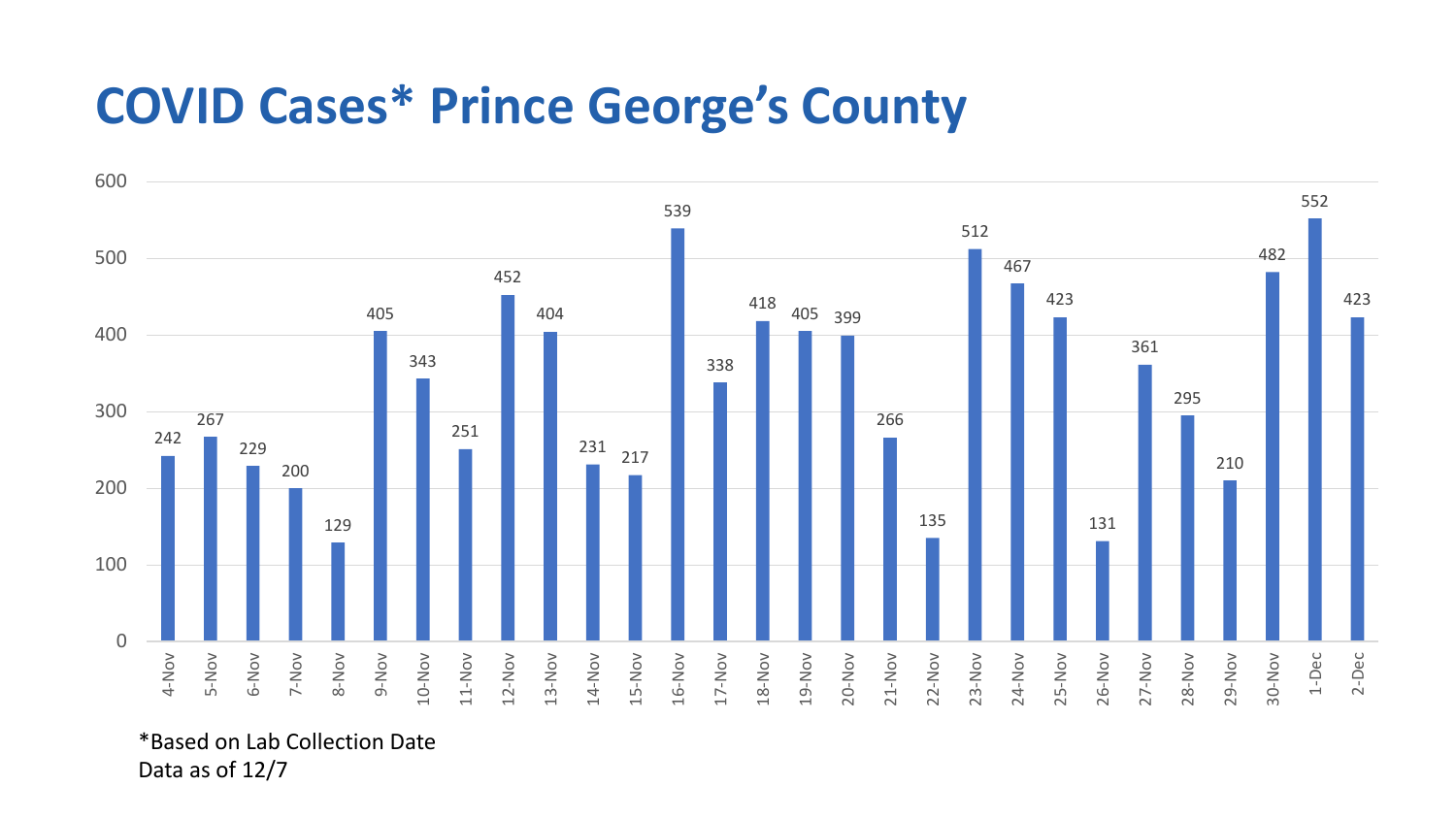## **COVID Average Daily Case Rate\* (last 14 days)**

**Prince George's County**

**Average New Cases per 100,000 population**



\*Based on Lab Collection Date Data as of 12/7